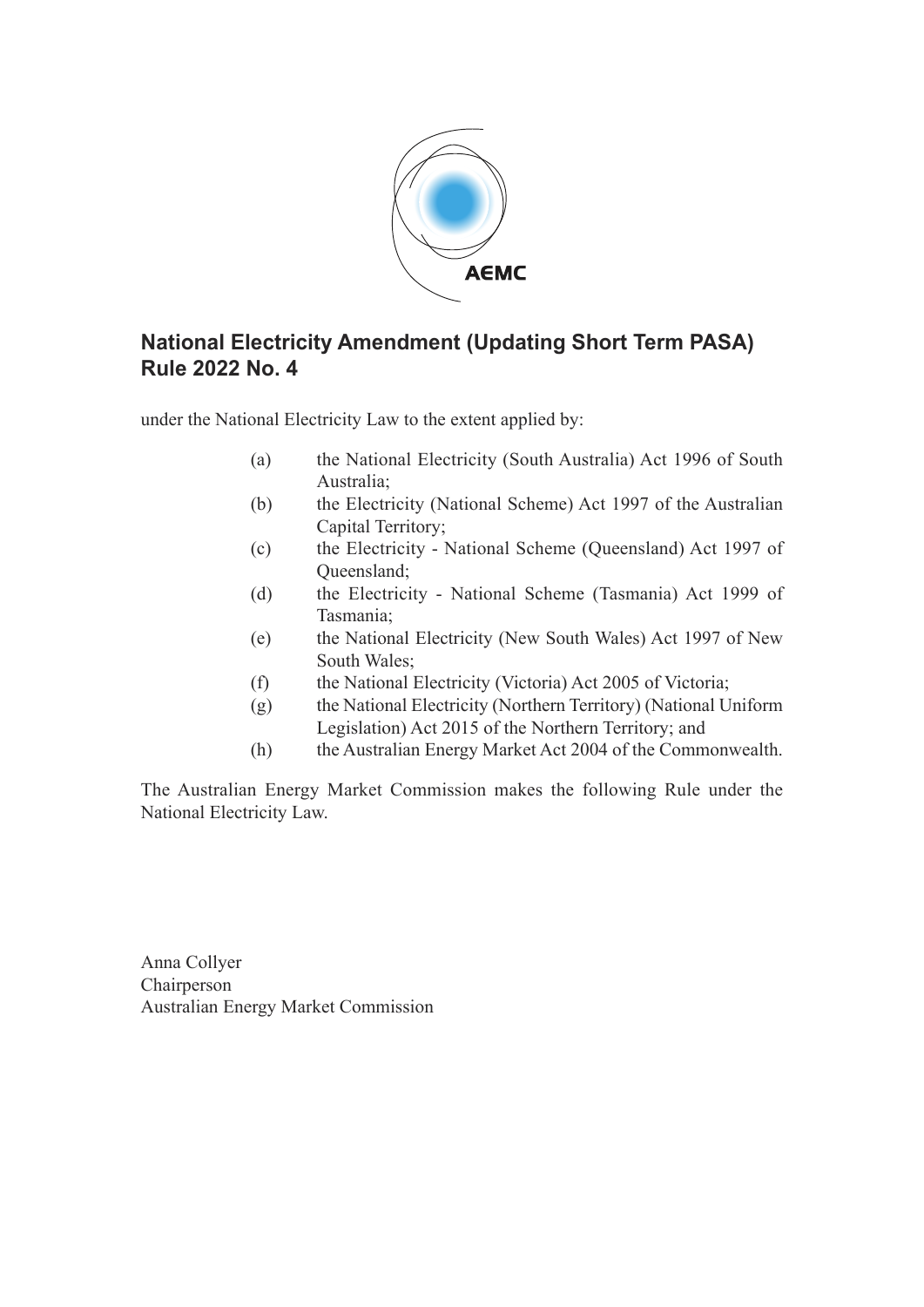# **National Electricity Amendment (Updating Short Term PASA) Rule 2022 No. 4**

# **1 Title of Rule**

This Rule is the *National Electricity Amendment (Updating Short Term PASA) Rule 2022 No. 4*.

# **2 Commencement**

Schedule 1 of this Rule commences operation on 31 July 2025.

Schedule 2 of this Rule commences operation on 3 June 2024 immediately after the commencement of Schedules 1 to 6 of the *National Electricity Amendment (Integrating energy storage systems into the NEM) Rule 2021 No. 13*.

Schedule 3 of this Rule commences operation on 19 May 2022.

# **3 Amendment to the National Electricity Rules**

The National Electricity Rules are amended as set out in Schedule 1.

# **4 Amendment to the National Electricity Rules**

The National Electricity Rules are amended as set out in Schedule 2.

# **5 Savings and Transitional Amendment to the National Electricity Rules**

The National Electricity Rules are amended as set out in Schedule 3.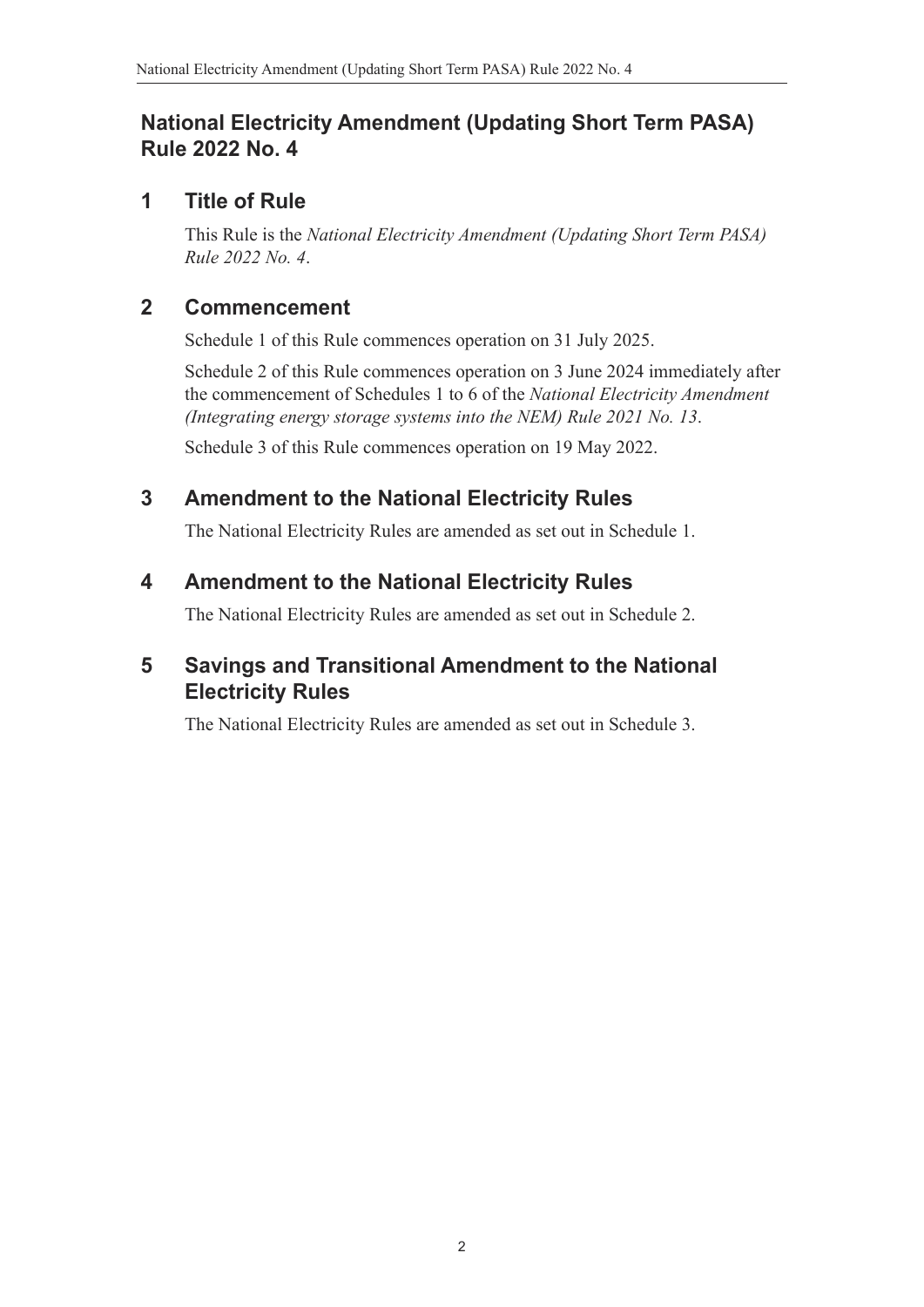# **Schedule 1 Amendment to the National Electricity Rules**

(Clause 4)

# **[1] Clause 3.7.1 Administration of PASA**

In paragraph 3.7.1(b), after "(or up to 3 years in advance, where specified)", insert " (the **PASA objective**)".

# **[2] Clause 3.7.3 Short Term PASA**

Omit clause 3.7.3 and substitute:

(a) In this clause 3.7.3:

**PASA objective** has the meaning in clause 3.7.1(b).

**ST PASA procedures** means the procedures that *AEMO* must develop and publish under paragraph (c).

- (b) The *short term PASA* covers each *30-minute period* (or such shorter period as determined by *AEMO*) in at least the seven *trading days* from and including the day of *publication*.
- (c) *AEMO* must develop and *publish*, and may amend from time to time, procedures describing:
	- (1) how *AEMO* will prepare inputs for the *short term PASA* reflecting the factors outlined in paragraph (g);
	- (2) the detailed *short term PASA* information *AEMO* will *publish* to meet the requirements of paragraph (k);
	- (3) the processes or methodologies *AEMO* will apply to produce the *short term PASA* information;
	- (4) the period to be covered by the *short term PASA* in accordance with paragraph (b); and
	- (5) any other information that *AEMO* considers reasonably necessary to implement the PASA objective, having regard to the costs and benefits of collecting the relevant information.
- (d) *AEMO* must comply with the *Rules consultation procedures* when making or amending the ST PASA procedures.
- (e) *AEMO* may make minor or administrative changes to the ST PASA procedures without complying with the *Rules consultation procedures*.
- (f) *AEMO*:
	- (1) must *publish* the *short term PASA* at least daily in accordance with the *timetable*; and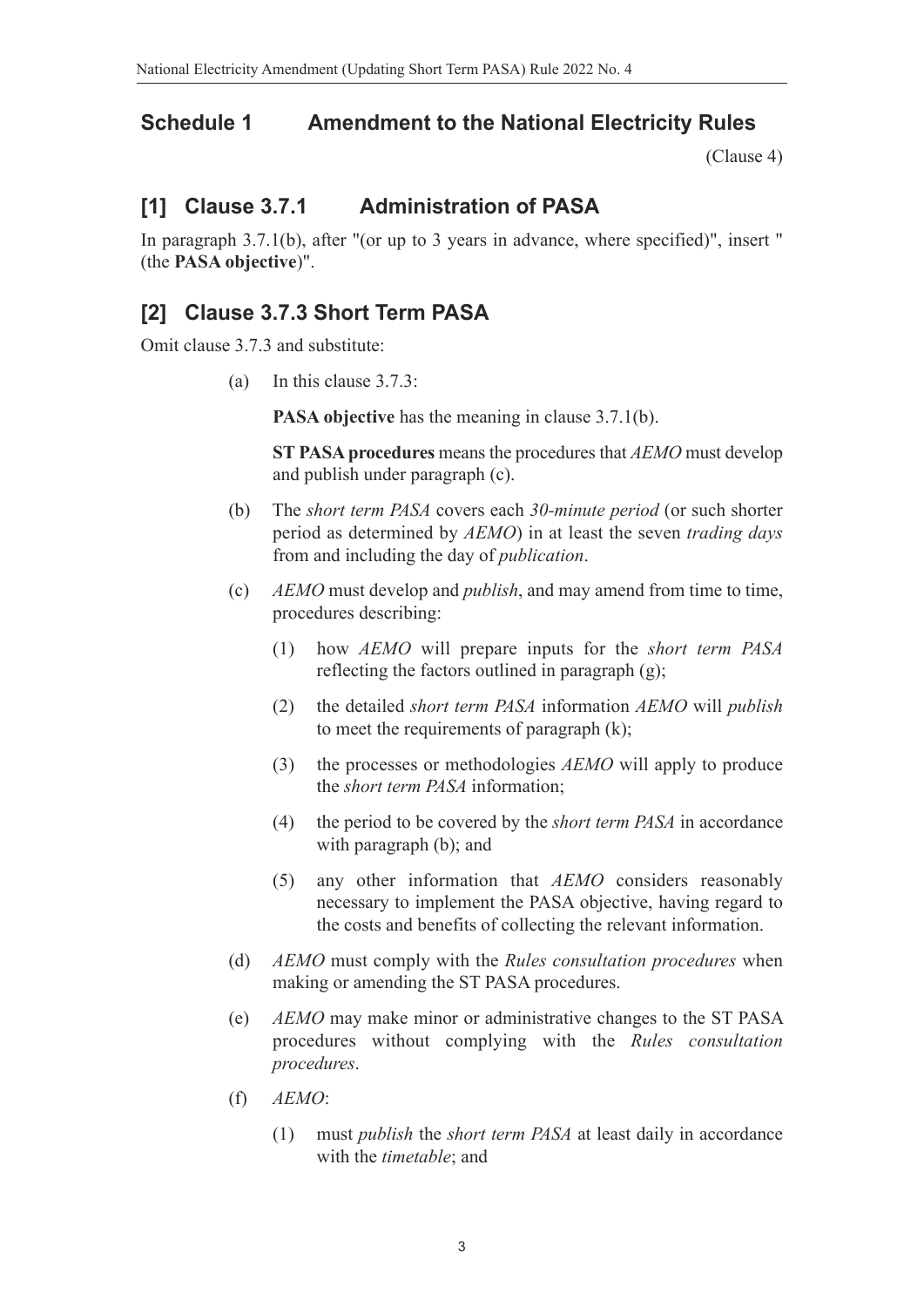- (2) may *publish* additional updated versions of the *short term PASA* in the event of changes which, in the judgement of *AEMO*, are materially significant.
- (g) *AEMO* must prepare inputs for the *short term PASA* that take into account the following factors, informed by information received by *AEMO* under paragraphs (h) to (j):
	- (1) forecast *load* and *unscheduled generation*, taking into account forecasting uncertainties;
	- (2) forecast availability of *scheduled resources*, including any applicable *constraints*;
	- (3) forecast *network constraints* and notified *network outages*; and
	- (4) any other factors *AEMO* considers relevant having regard to the PASA objective.
- (h) Each relevant *Registered Participant* must submit the following information for the *short term PASA* in accordance with the *timetable* and the ST PASA procedures and must represent the *Registered Participant's* current intentions and best estimates of:
	- (1) *available capacity* and *PASA availability* of each of the *Registered Participant's scheduled resources* in each relevant *30-minute period* (or such other period specified in the ST PASA procedures); and
	- (2) *energy constraints* or *wholesale demand response constraints* (as applicable) for *scheduled generating units*, *scheduled bidirectional units*, *scheduled loads* or *wholesale demand response units*; and
	- (3) any other information set out in the ST PASA procedures pursuant to subparagraph  $3.7.3(c)(5)$ .
- (i) If *AEMO* considers it reasonably necessary for adequate *power system* operation and the maintenance of *power system security* and reliability of *supply*, *Registered Participants* who may otherwise be exempted from providing inputs for the *PASA* process must do so to the extent specified by *AEMO*.
- (j) *Network Service Providers* must provide to *AEMO* an outline of planned *network outages* in accordance with the *timetable* and provide to *AEMO* any other information on planned *network outages* that is reasonably requested by *AEMO* to assist *AEMO* to meet its obligations under subparagraph 3.7.3(k)(4).
- (k) *AEMO* must prepare and *publish short term PASA* information that reflects the PASA objective and includes for each *30-minute period* (or such other period specified in the ST PASA procedures) in the *short term PASA* period: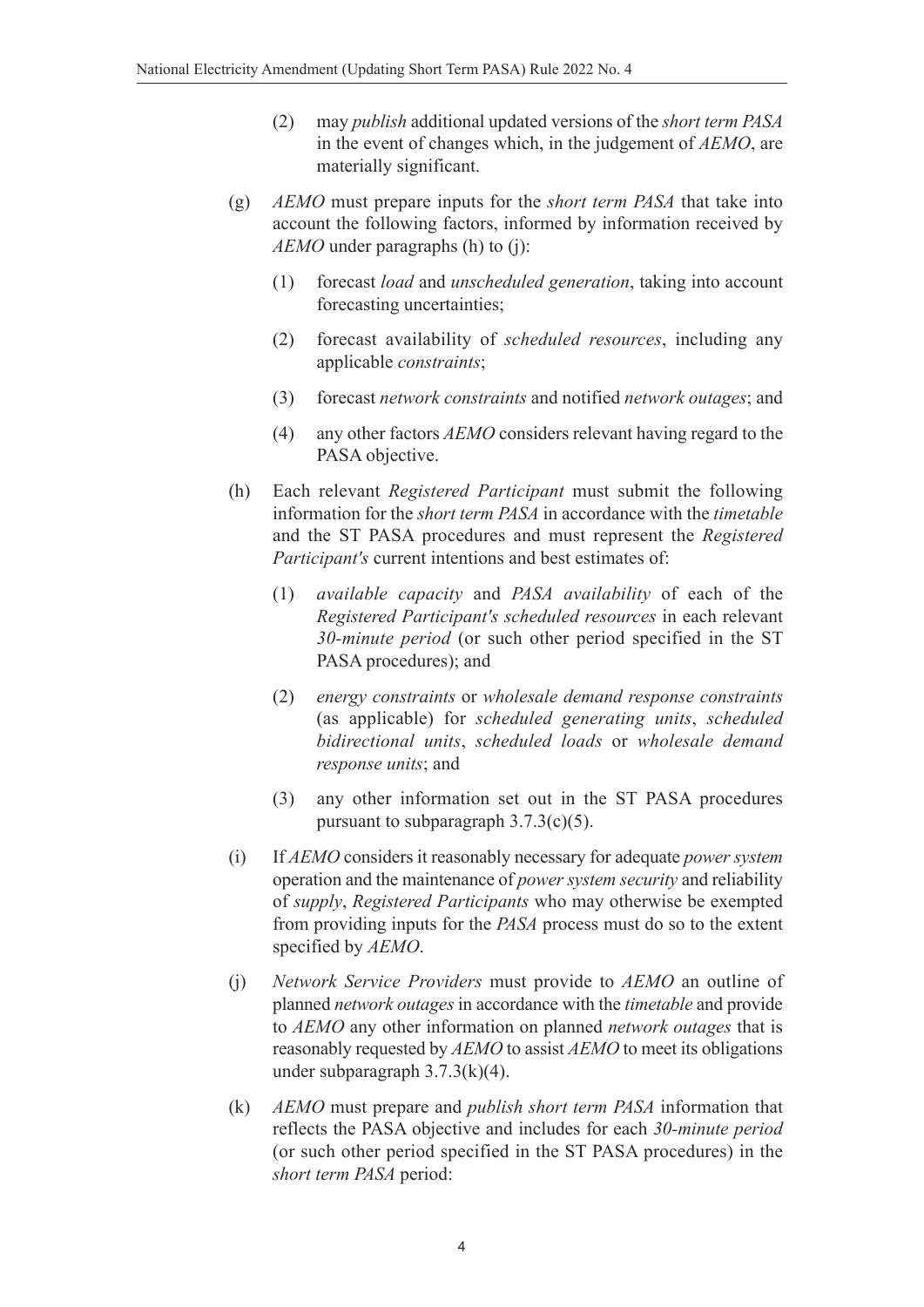- (1) *load* forecasts at a range of probability of exceedance levels;
- (2) forecasts of the *available capacity* of individual *scheduled resources*;
- (3) forecasts of *PASA availability* of individual *scheduled generating units*, *scheduled bidirectional units*, *scheduled loads*, *scheduled network services* and *wholesale demand response units*; and
- (4) identification and quantification of:
	- (i) any projected *violations* of *power system security*;
	- (ii) any projected failure to meet the *reliability standard* as assessed in accordance with the *reliability standard implementation guidelines*;
	- (iii) any forecast reserve conditions under clause 4.8.4; and
	- (iv) when and where *network constraints* may limit the *dispatch* of *scheduled resources*.
- (l) If in performing the *short term PASA AEMO* identifies any projected failure to meet the *reliability standard* in respect of a *region* as assessed in accordance with the *reliability standard implementation guidelines*, then *AEMO* must use its reasonable endeavours to advise the *Jurisdictional System Security Coordinator* who represents a *participating jurisdiction* in that region of any potential requirements during such conditions to shed *sensitive loads*.

# **[3] Clause 3.8.4 Notification of scheduled capacity**

In subparagraph 3.8.4(c)(3), omit "*energy constrained scheduled generating units* and *energy constrained scheduled bidirectional units*;" and substitute "*scheduled generating units* with *energy constraints* and *scheduled bidirectional units* with *energy constraints*;".

# **[4] Clause 3.8.4 Notification of scheduled capacity**

In subparagraph 3.8.4(d)(2), omit "*energy constrained scheduled load*; and" and substitute "*scheduled loads* with *energy constraints*; and".

# **[5] Clause 3.8.6 Dispatch bids - generating units and bidirectional units**

In paragraph 3.8.6(b), omit "*energy constrained scheduled generating units*" and substitute "*scheduled generating units* with *energy constraints*".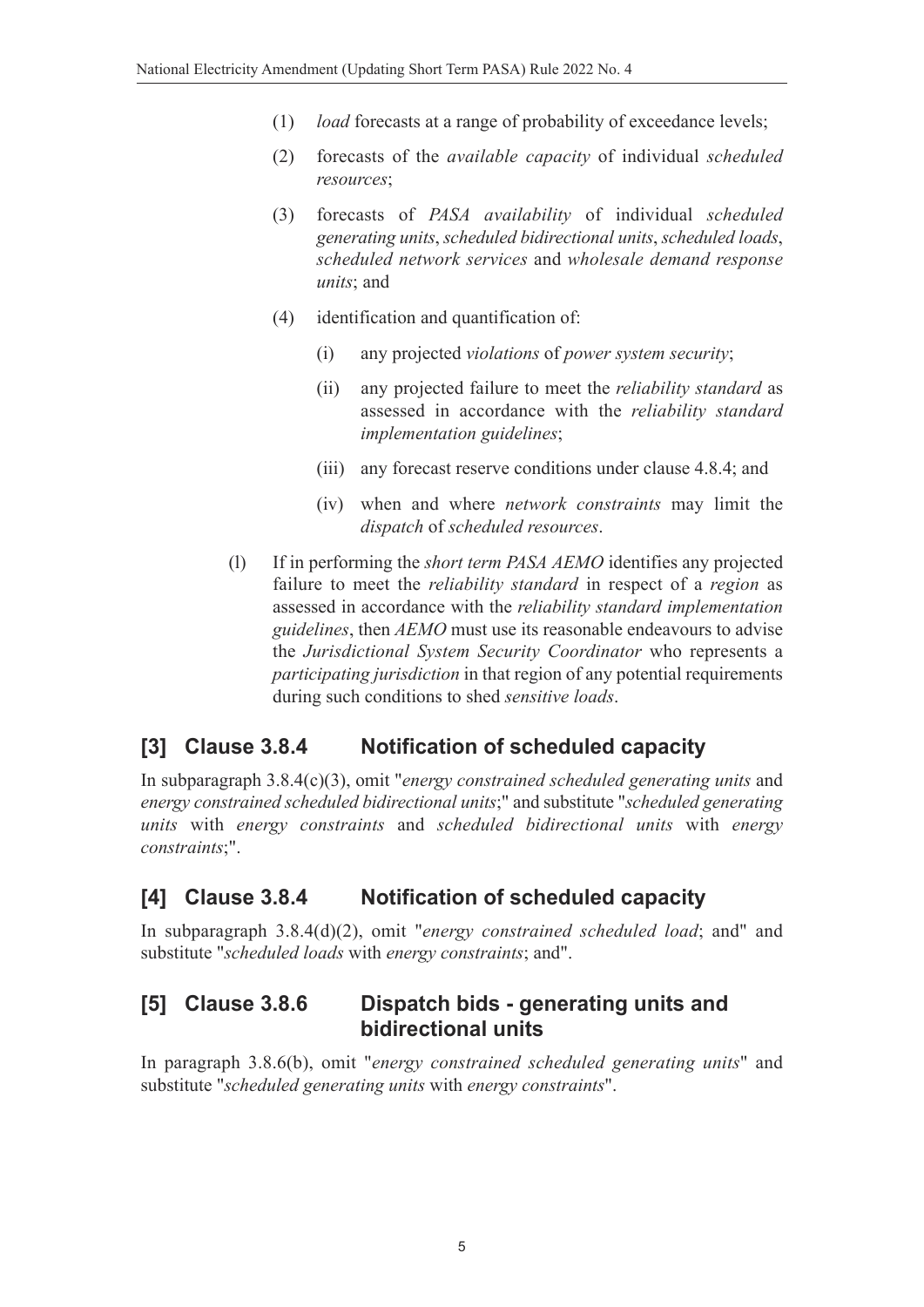# **[6] Clause 3.8.6 Dispatch bids - generating units and bidirectional units**

In subparagraph 3.8.6(g2), omit "*energy constrained scheduled bidirectional units*" and substitute "*scheduled bidirectional units* with *energy constraints*".

# **[7] Clause 3.8.7 Scheduled load dispatch bids**

In paragraph 3.8.7(m), omit "*energy constrained scheduled loads*" and substitute "*scheduled loads* with *energy constraints*".

# **[8] Clause 3.13.4 Spot market**

In clause 3.13.4(d), omit "clause 3.7.3(h)" and substitute "clause 3.7.3(k)".

# **[9] Chapter 10 Omitted definitions**

In chapter 10, omit the definitions of "*short term PASA inputs*", "*energy constrained scheduled generating unit*", "*energy constrained scheduled bidirectional unit*" and "*energy constrained scheduled load*"

# **[10] Chapter 10 Substituted definition**

In chapter 10, omit and substitute the following definitions in alphabetical order:

#### *energy constraint*

A limitation on the quantity of *energy* (expressed in MWh) that a *scheduled generating unit*, *scheduled bidirectional unit* or *scheduled load* can produce or consume in a specified period.

#### *PASA availability*

For a *scheduled generating unit*, *scheduled bidirectional unit*, *scheduled load* or *scheduled network service* in a given period, its available *physical plant capability* (taking ambient weather conditions into account) and any additional *physical plant capability* that can be made available during that period within a given recall period in accordance with the *reliability standard implementation guidelines*.

For a *wholesale demand response unit* in a given period, it is the maximum available MW *wholesale demand response*, including any *wholesale demand response* that can be made available during that period within a given recall period in accordance with the *reliability standard implementation guidelines*.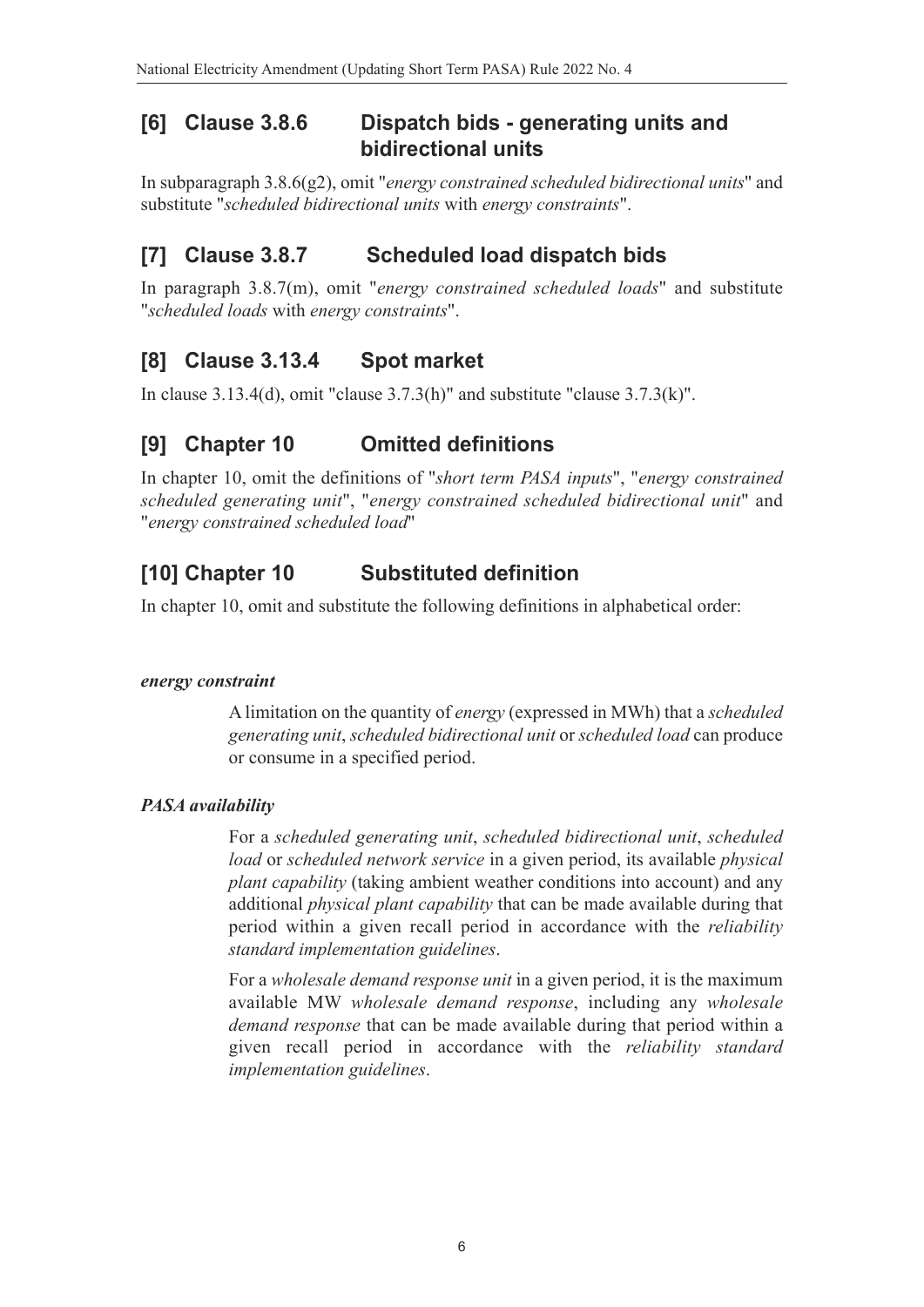#### *wholesale demand response constraint*

A limitation on the quantity of *wholesale demand response* (expressed in MWh) that a *wholesale demand response unit* can provide in a specified period.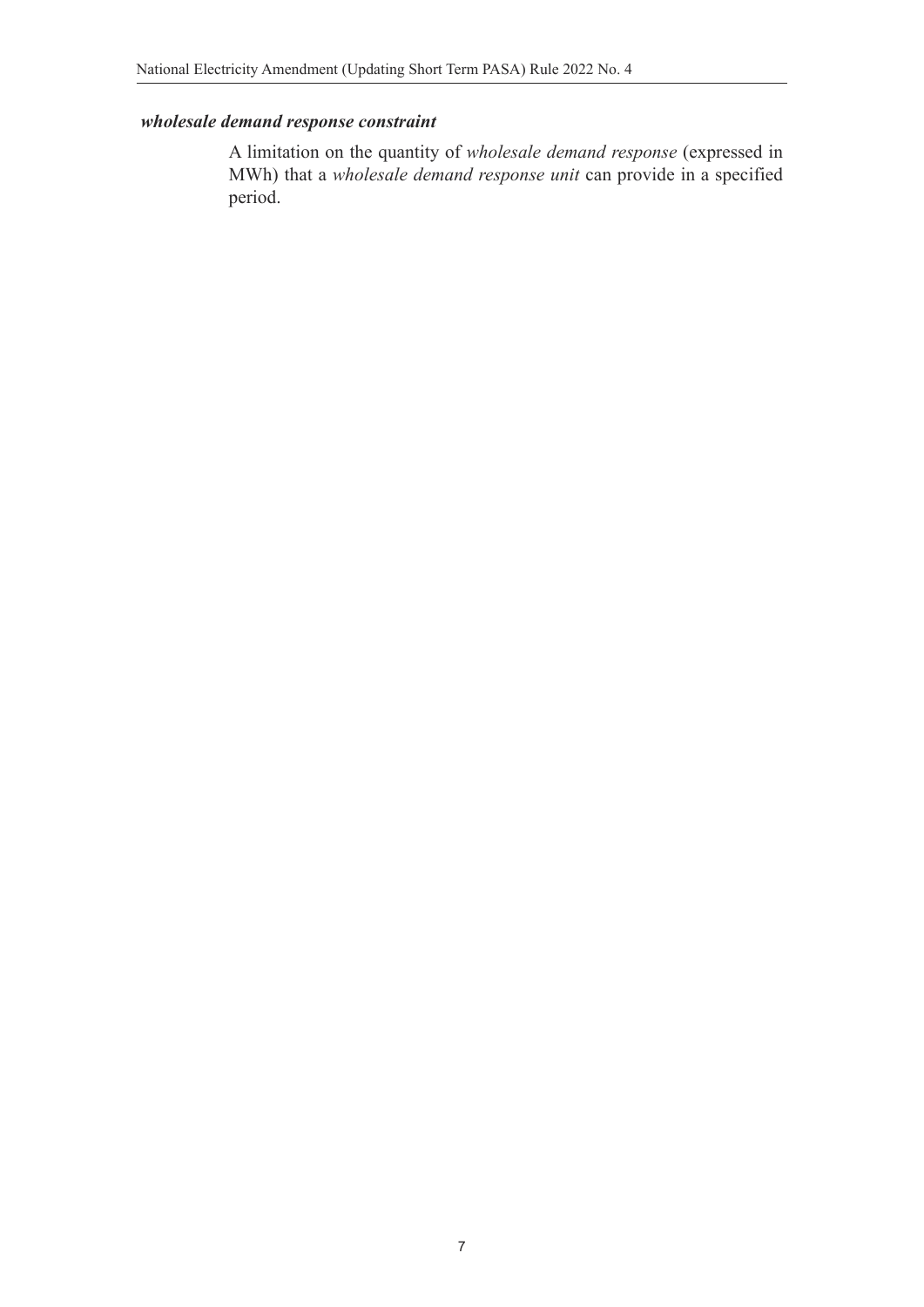# **Schedule 2 Amendment to the National Electricity Rules**

# **[1] Clause 3.7.3 Short Term PASA**

In subparagraph 3.7.3(h)(5)(v), omit "*dispatch*" and substitute "the *dispatch* of *scheduled resources*".